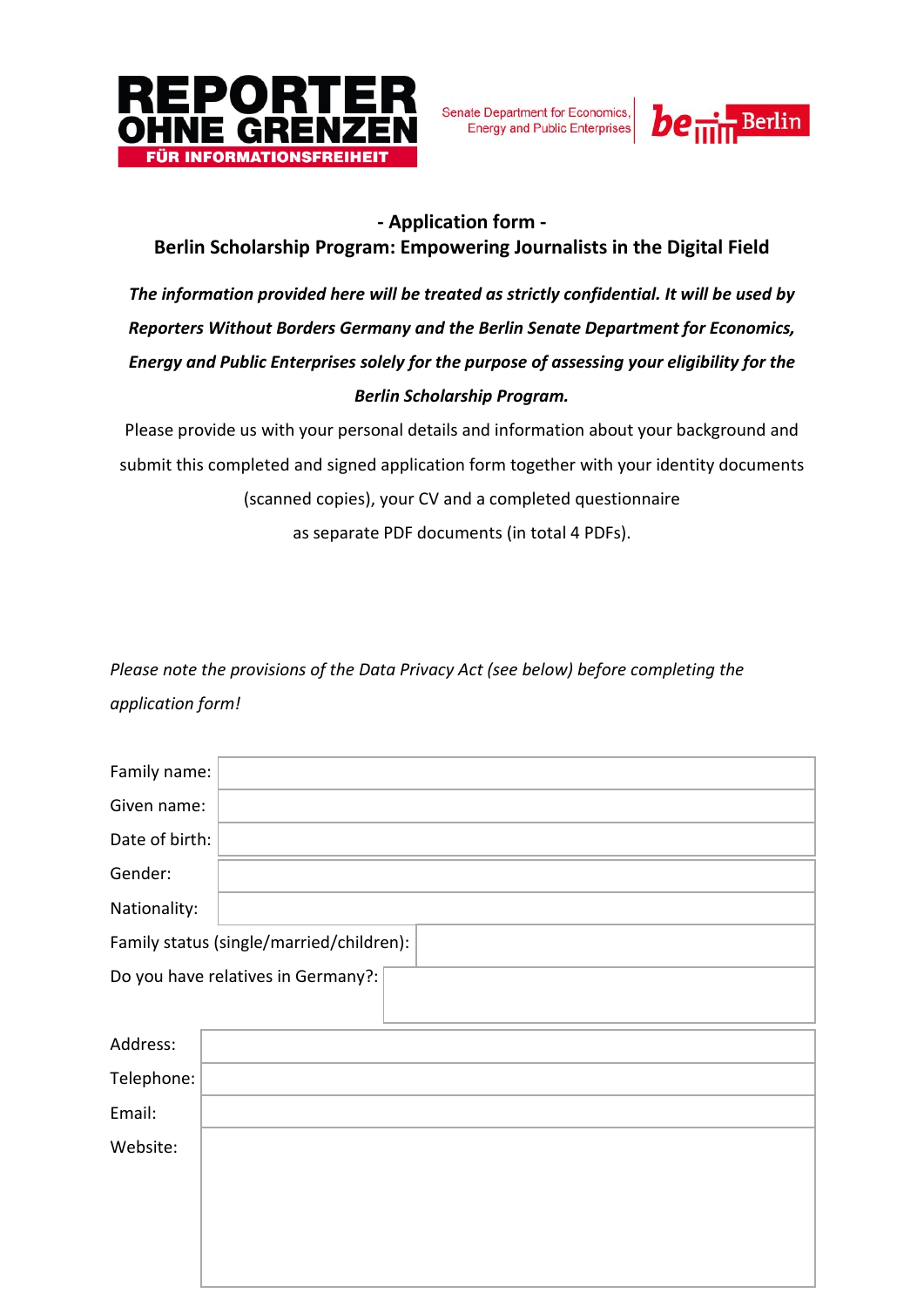# **Please state which languages you speak and your level of proficiency?**

| English |  |
|---------|--|
| German  |  |
| Other   |  |

#### **Please tell us more about your professional work...**

| Media outlet:             |  |
|---------------------------|--|
| Job title:                |  |
| Work experience in years: |  |
| Media contact details:    |  |

Links to work samples:

**Please provide contact-details for people we might contact to ask for further references?** (Name, address, email, phone, job title)

**\_\_\_\_\_\_\_\_\_\_\_\_\_\_\_\_\_\_\_\_\_\_\_\_\_\_\_\_\_\_\_\_\_\_\_\_\_\_\_\_\_\_\_\_\_\_\_\_\_\_\_\_\_\_\_\_\_\_\_\_\_\_\_\_\_\_\_\_\_\_\_\_\_\_\_**

| Signature: |  |
|------------|--|
| Date:      |  |